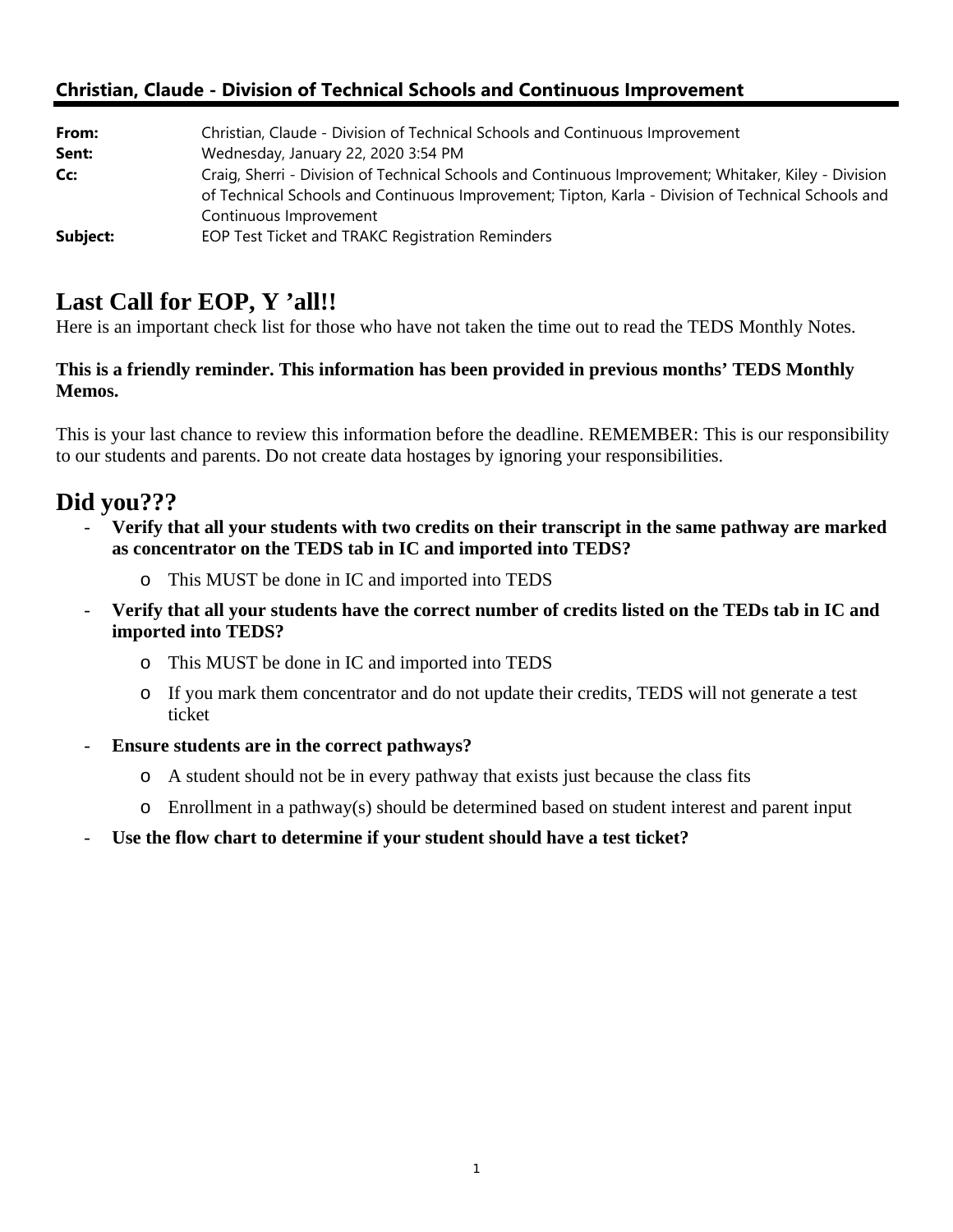

- **Start to wonder why students are showing up on your TEDS Test Ticket Report that are no longer in your school?** 
	- o Either they
		- left your school after the start of this school year, or
		- their record was not properly terminated in a previous year
	- o Do not destroy the test ticket. Their new school may need it
- **Run the Student Assessment Summary to look for the students who are concentrators but did not show up on your test ticket report?** 
	- o If you don't see them there either, it is possible that the test ticket is waiting at their former school because either
		- They left their previous school after the start of this school year, or
		- $\blacksquare$  their record was not properly terminated at their previous school
	- o If their test ticket is waiting at their previous school, you will need to complete a secure test ticket transfer (contact Sherri Craig) for details)

Hopefully, this is enough to get your juices flowing and help to get your records ready for the **deadline of February 1, 2020**.

**Remember your mission:** This data must be updated in IC and imported into TEDS **by February 1, 2020**. No late entries. No data hostages.

*Should you or any of your CTE accomplices be caught by this deadline, TEDS will validate all knowledge of your inaction. This email will not self-destruct because we do not want to waste good information! Good luck, User.* 

#### **Need more info:**

- **Critical Deadlines**
- Career and Technical Education End-of-Program (CTE EOP) Assessment for Articulated Credit – List of 2019-2020 CTE EOP Assessments available for testing
- **CTE EOP Frequently Asked Questions** (FAQ)
- **TEDS Monthly Notes**